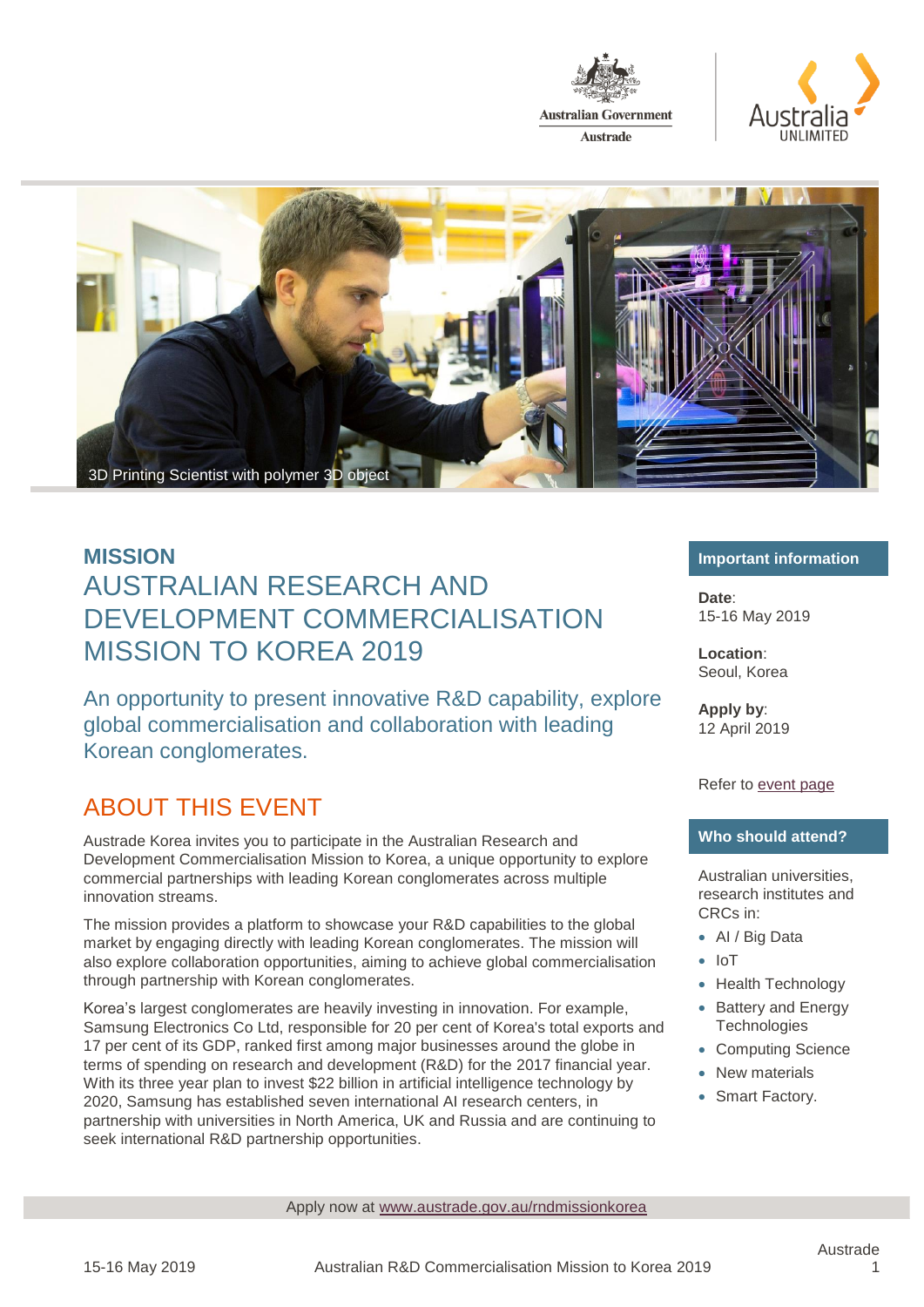According to the 2018 EU Industrial R&D Investment Scoreboard released by the European Commission, Samsung Electronics Co Ltd spent 13.44 billion euros (US\$15.2 billion) in R&D projects over the period.

## WHY YOU SHOULD PARTICIPATE

- **Connect** with Korean conglomerates who are actively seeking innovation and technology that can be applied to their business across a range of innovative sectors including but not limited to:
	- **Brain Inspired Computing and Neural Interfaces**
	- Software Engineering
	- › Data Analytics / Data Service Platform
	- Hybrid System of Energy Harvesting and Battery
	- 3D battery
	- **Health Technology**
	- **Material Informatics and Deep Learning**
	- **Conversational Assistant**
	- New Quantum Dot
	- › Ultra-compact Power Conversion Platform.
- Fast track commercial business discussions by pitching directly to senior decision makers during focussed group workshops and create an opportunity to take innovative R&D global by leveraging networks of Korean conglomerates.
- **Build or strengthen** awareness of your institutional brand through an Austrade run marketing campaign during the mission.
- **Maximise** your chances of winning commercial business deals through expert advice and support provided by Austrade staff.
- **Leverage** Australian government networks and events to present Australian capability as an integrated solutions provider.

#### MARKET INSIGHTS AND OPPORTUNITIES

- Korea's economic success over the past fifty years is a result of its commitment to investing in R&D and technology to drive industrial development. Korea is now the 11th largest economy in the world.
- Korea continues to invest heavily in R&D as it races to stay ahead of China and embrace Industry 4.0.
- A key policy of President Moon's administration is the "Innovation Growth for Economic Growth" policy.
- Korea is ranked second behind Israel in terms of R&D spend as a proportion of GDP. In 2015, it spent 4.23 per cent of gross domestic product, compared with Israel's 4.25 per cent. (OECD Report 2017).
- To foster and develop new sources of innovation, the Korean Government has allocated US\$20 billion focusing on SMEs and start-ups as well as global companies, universities and research institutes.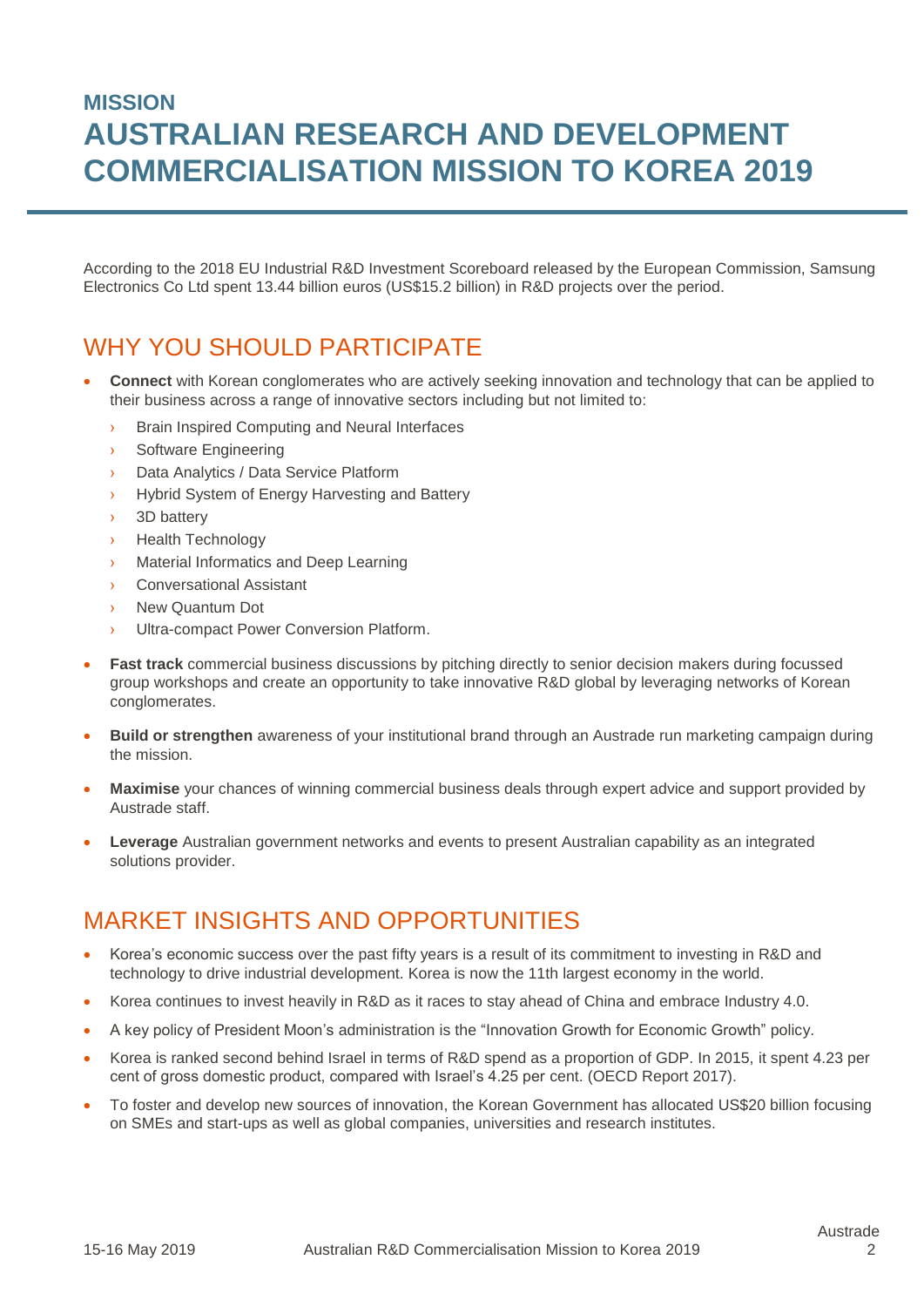- Korea's private sector invested US\$52.7 billion in R&D in 2018, an increase of 6.8 per cent from 2017. The spending by the Korean chaebol (conglomerates) accounts for 66 per cent of this amount and is an increase of 6.4 per cent from the previous year.
- The Korean economy is one of the most globally connected with chaebol operations and investments spanning the globe. Unlike any other advanced economy, more than 50 per cent of Korea's GDP is derived from exports. (*2018 Trading economics*)

## MISSION PROGRAM

The program has been designed to maximise your visit.

| <b>Date</b>           | <b>Details</b>                                                                                                                                                                                                                                                                                                                                                                                                                                                                                                                    |
|-----------------------|-----------------------------------------------------------------------------------------------------------------------------------------------------------------------------------------------------------------------------------------------------------------------------------------------------------------------------------------------------------------------------------------------------------------------------------------------------------------------------------------------------------------------------------|
| Wednesday 15 May 2019 | Austrade briefing:<br>$\bullet$<br>Why Korea? presentation by Austrade Korea Senior Trade and<br>$\sum_{i=1}^{n}$<br><b>Investment Commissioner</b><br>Korean government's Industry 4.0 programs by Korean government<br>$\sum_{i=1}^{n}$<br>official<br>IP Landscape in Korea by IP lawyer<br>$\sum_{i=1}^{n}$<br>Site visit: Samsung Innovation Museum / SK Showroom - to be confirmed<br>۰<br>Workshop 1: Workshop 1: SK Telecom - to be confirmed<br>۰<br>Networking reception with Korean academia and industry<br>$\bullet$ |
| Thursday 16 May 2019  | Workshop 2: LG / Posco – to be confirmed<br>۰<br>Workshop 3: Samsung / KT - to be confirmed<br>۰<br>Debriefing / Official program close<br>٠<br>Each workshop will include the following sessions:<br>Korean host company's introduction on business priorities and R&D focus<br>Σ<br>Pitching for each research themes of Australian participants<br>$\sum_{i=1}^{n}$<br>Discussion on collaboration opportunities and action plans<br>≻                                                                                         |

\*Please note that workshops will be with one conglomerate at a time and the program can be modified subject to the availability of the host organisations.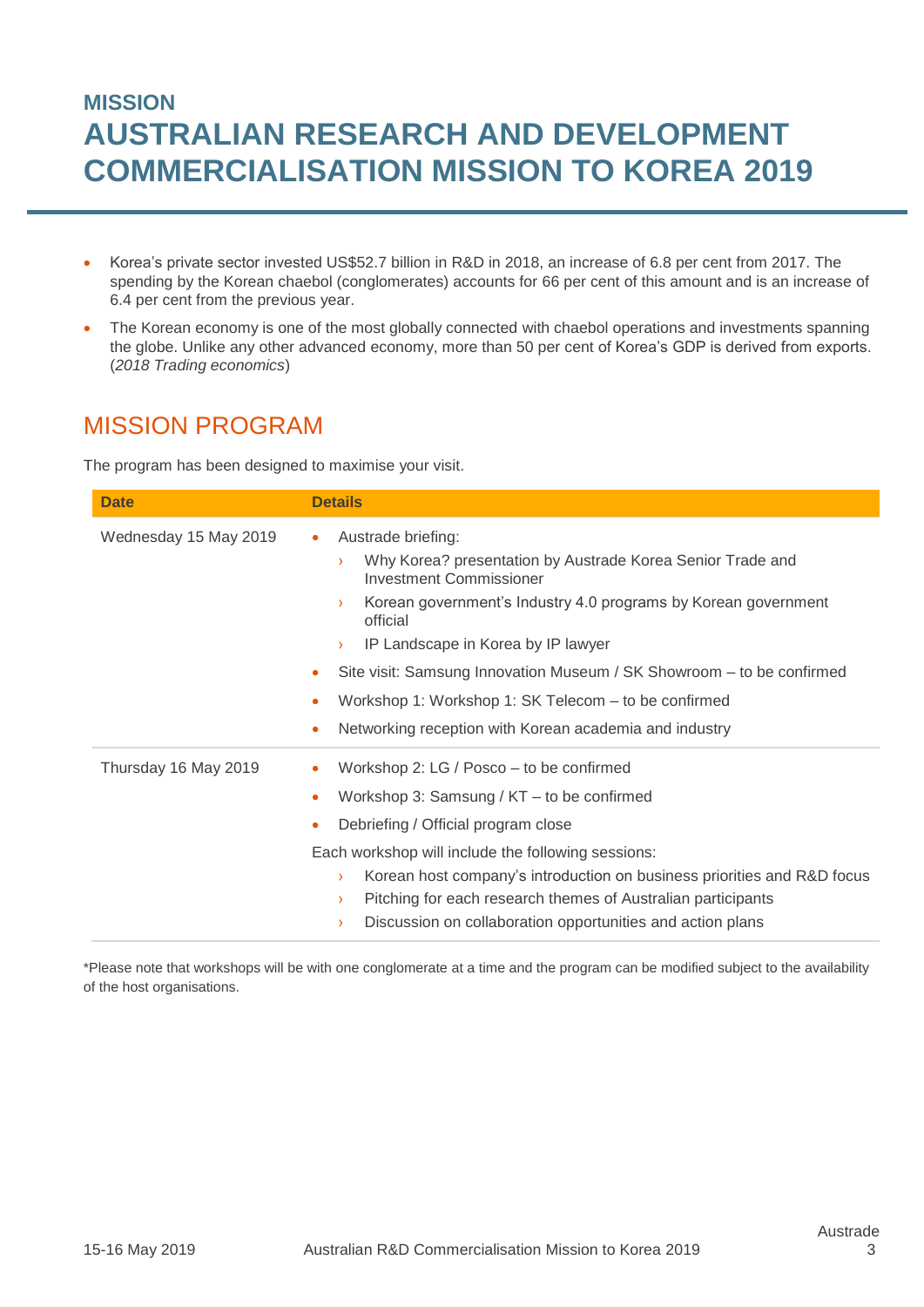## PARTICIPATION PACKAGE

| <b>Options</b>  | <b>Package inclusions</b>                                                             | <b>Total cost</b>                                                                           |
|-----------------|---------------------------------------------------------------------------------------|---------------------------------------------------------------------------------------------|
| <b>Option 1</b> | This package includes the following services and inclusions:                          | A\$2,700 minimum<br>(cost will depend on the<br>number of participants<br>per organisation) |
|                 | mission programme coordination and assistance with logistics                          |                                                                                             |
|                 | organisation and promotion of industry workshops and welcome<br>reception             |                                                                                             |
|                 | pre-departure briefing                                                                |                                                                                             |
|                 | delivery of in-market sector briefing                                                 |                                                                                             |
|                 | mission booklet to promote participants' capabilities<br>۰                            |                                                                                             |
|                 | introduction to decision makers of Korean conglomerates<br>۰                          |                                                                                             |
|                 | venue hire, catering and logistics costs for welcome briefing and<br>networking event |                                                                                             |
|                 | refreshments for industry workshop participants<br>۰                                  |                                                                                             |
|                 | ground transport for site visits and workshops.                                       |                                                                                             |

# [CLICK HERE TO REGISTER](http://www.austrade.gov.au/rndmissionkorea)

Register your interest in attending this mission on the Austrade website (click link above). As places are strictly limited, all registrations will be reviewed by our country and industry specialists for suitability. If you are accepted, you will be offered a place which will be confirmed when you make your payment. Once you are confirmed, we will work with you to ensure you are prepared to make the most of this opportunity.

Please refer to the event [Terms & Conditions](http://www.austrade.gov.au/ArticleDocuments/1422/Austrade-Mission-Agreement.pdf.aspx) for further details.

You may be eligible to claim some marketing and promotion costs associated with this mission through the Export Market Development Grant scheme. For more information, visit [www.austrade.gov.au/](http://www.austrade.gov.au/)grants or call 13 28 78.

### IMPORTANT INFORMATION

If you are considering this mission, Austrade recommends that you consult 'Smartraveller', the Australian Government's travel advisory service, which is available at [www.smartraveller.gov.au.](http://www.smartraveller.gov.au/) Travel advice is updated regularly on this site.

Please note that Austrade will only work with clients that maintain appropriate business ethics, and demonstrate a commitment to legal obligations including anti-bribery laws, both in Australia and overseas markets. Review further information on anti-bribery at [http://www.austrade.gov.au/Australian/Export/Guide-to-exporting/Legal-issues/Bribery](http://www.austrade.gov.au/Australian/Export/Guide-to-exporting/Legal-issues/Bribery-of-foreign-public-officials)[of-foreign-public-officials.](http://www.austrade.gov.au/Australian/Export/Guide-to-exporting/Legal-issues/Bribery-of-foreign-public-officials)